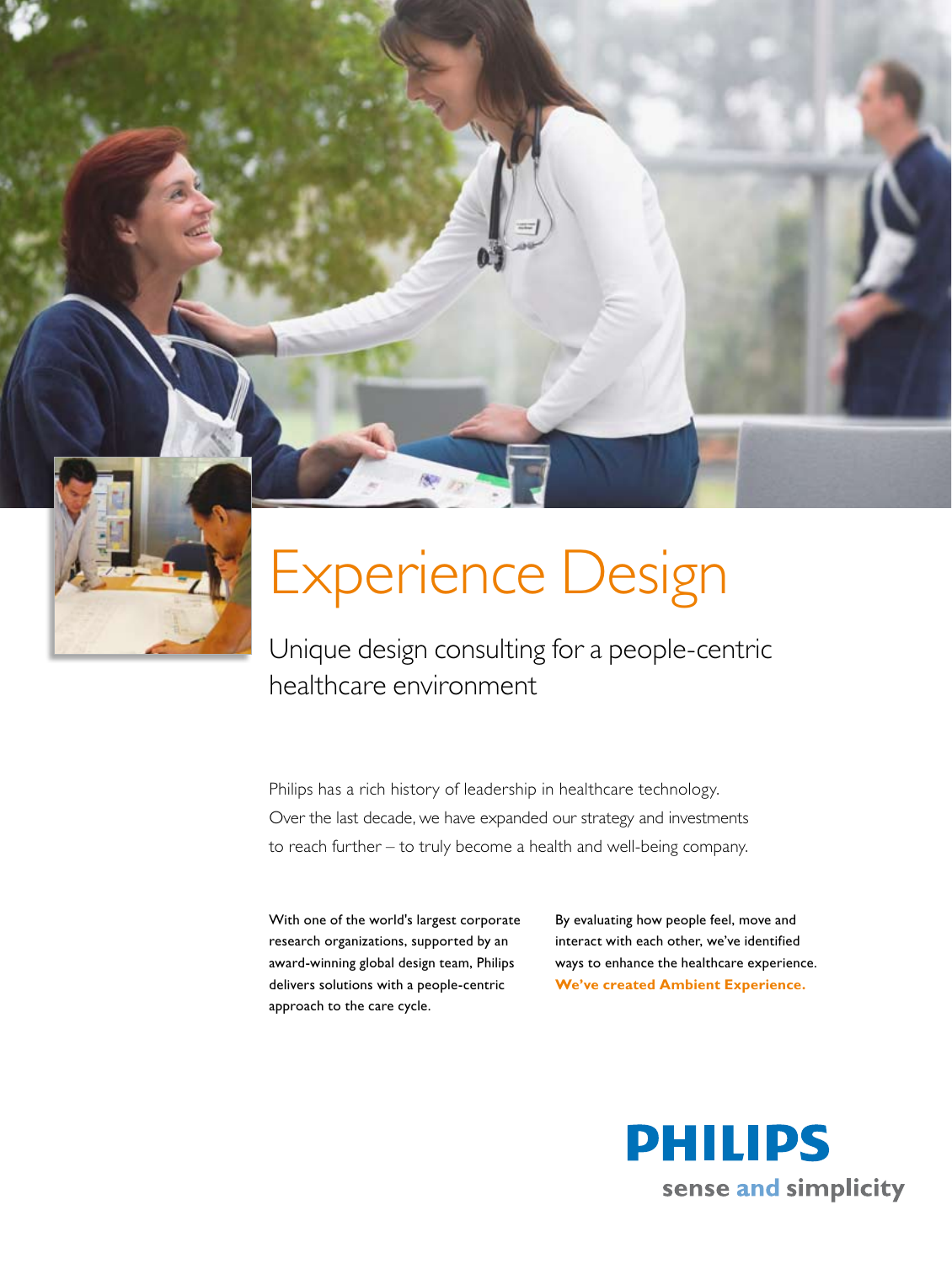# Reach further



### **Resources for change**

We believe that medical and technical expertise can be enhanced and patient satisfaction significantly improved when consideration is given to the overall experience. Cold, sterile environments are not conducive to the emotional well-being of patients. Cluttered workspaces and poorly designed workflow patterns are a hindrance to clinicians.

To affect change, we draw upon experience analysis and design methodologies as well as the diverse talents of our human factors specialists, sociologists, psychologists, interior designers, innovation consultants and visual trend analysts. The task of this multidisciplinary team is to facilitate the healing process by creating a better healthcare experience.

## **A holistic approach**

Ambient Experience moves beyond architectural design to Experience Design, a service unique in the world of healthcare. Through Experience Design, we evaluate the clinical environment from a holistic perspective. By defining the needs, hopes, anxieties and concerns of the various stakeholders (patients, clinicians and family members), we learn to improve their environment.

Design recommendations combine architectural elements, enabling technologies (such as dynamic lighting, images and sound), and storage solutions to simplify surroundings and create a more comfortable experience – an Ambient Experience.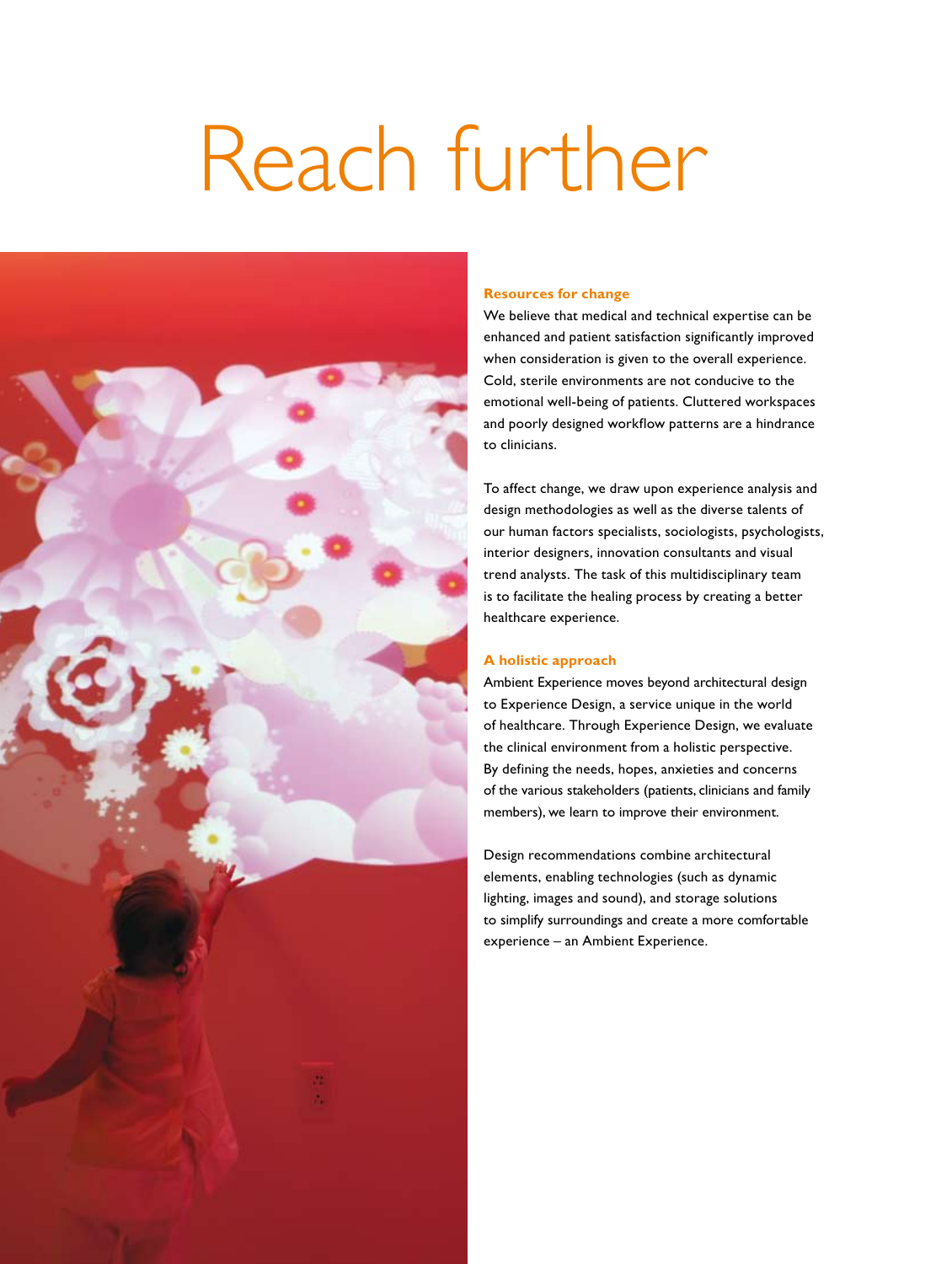

The Experience Design team documents insights from various stakeholder groups to formulate recommendations for the physical space.

## **Experience Design process**

The goal of Experience Design is to document behavioral insights and use those insights as the basis for change. We employ proven methodology to assess the current situation, pinpoint areas we can positively influence and then offer recommendations for implementation.

Insights are prioritized and translated into design drivers to create and build clinically and emotionally meaningful environments that will enhance patient satisfaction, increase staff productivity, optimize workflow, and establish a unique brand differentiator for the healthcare facility.

#### **Achieving a balance**

Understanding the dynamics that exist among the requirements of different stakeholder groups provides a basis for defining the experience qualities of the hospital environment. Success comes when a sensible balance results in clinical effectiveness, personal satisfaction and revenue generation.

Philips has redefined the healthcare experience. Take advantage of our expertise in developing peoplecentric environments that capitalize on the emotional, operational, and fiscal opportunities associated with innovative design strategies.

## Experience Design offerings

## **Experience Flow Assessment**

(for existing facilities)

- • Patient and staff insights gathering
- • Stakeholder needs analysis
- Experience flow mapping
- Definition of hot spots and areas for improvement

## **Experience Flow Design**

(for new construction)

- • Patient and staff insights
- Stakeholder needs analysis
- Floor layout evaluation
- Experience flow mapping
- • Experience narratives
- • Floor layout optimization
- • Design drivers

## **Experience Design Consultancy**

Consulting with hospital staff on:

- Patient-centric and evidence-based design
- • Insights
- • Needs and pathways visualizations
- Stakeholder positive engagement
- • Floor layout optimization
- • Way finding
- Identity and brand experience
- • Concept design
- Interior design specifications
- • Cultural change management
- • Sensory clutter reduction
- Interactive installations
- Patient positive distraction